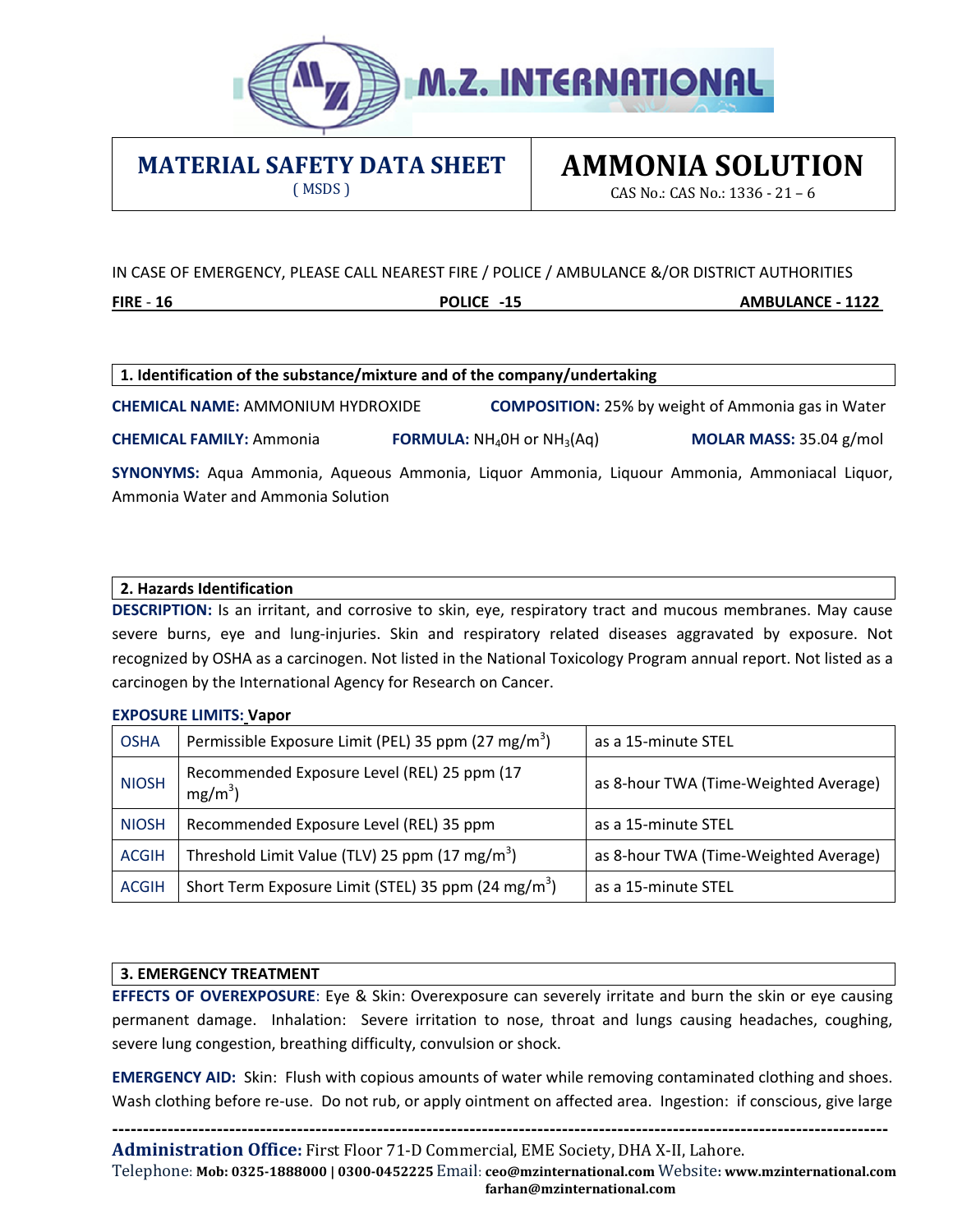

#### **MATERIAL SAFETY DATA SHEET** ( MSDS )

# **AMMONIA SOLUTION**

CAS No.: CAS No.: 1336 - 21 – 6

amount of water to drink and follow with vinegar or fruit juice. Refer immediately to physician. Eye: flush with copious amount of water for 15 min. Eyelids should be held apart and away from eyeball for thorough rinsing. SPEED AND THOROUGHNESS IN RINSING THE EYE IS MOST IMPORTANT IN PREVENTING LATENT PERMANENT INJURIES. Inhalation: remove to fresh air. Administer oxygen or artificial respiration if necessary. SEEK IMMEDIATE MEDICAL HELP.

**NOTE TO PHYSICIAN**: Respiratory injury may appear as delayed phenomenon, pulmonary edema may follow chemical bronchitis. Supportive treatment with necessary ventilation actions, including oxygen, may warrant consideration.

**4. PHYSICAL DATA** BOILING POINT : 94ºF (Approximately) FREEZING POINT: (-99ºF) VAPOR PRESSURE @ 60ºF : 6.4 psi VAPOR DENSITY (Air=1): less than 1 SPECIFIC GRAVITY @ 60ºF: 0.9089 SOLUBILITY IN WATER: Complete PERCENT VOLATILE: 100% @ 212ºF THE RESERVIATION RATE (Water=1): Similar APPEARANCE & ODOUR: Colorless liquid and pungent odour SURFACE TENSION: 63 dynes/cm

| 5. FIRE AND EXPLOSION HAZARD DATA |                                      |  |  |
|-----------------------------------|--------------------------------------|--|--|
| <b>FLASH POINT</b>                | None                                 |  |  |
| <b>AUTO-IGNITION TEMPERATURE</b>  | Not applicable                       |  |  |
| <b>FLAMMABLE LIMITS IN AIR</b>    | For evolved ammonia: LEL 16% UEL 25% |  |  |
| EXTINGUISHING MEDIA               | Non-combustible                      |  |  |

#### **6. FIRE-FIGHTING PROCEDURES**

**SPECIAL FIRE-FIGHTING PROCEDURES**: Must wear protective clothing & respiratory protection. See PROTECTIVE EQUIPMENT. Stop source if possible. Cool fire exposed containers with water spray. Stay upwind and use water spray to knock down vapor and dilute.

**Administration Office:** First Floor 71-D [Commercial, EME Society, D](mailto:mail@mysoreammonia.com)HA X-II, Lahore. Telephone: **Mob: 0325-1888000 | 0300-0452225** Email: **ceo@mzinternational.com** Website**: www.mzinternational.com farhan@mzinternational.com**

**------------------------------------------------------------------------------------------------------------------------------**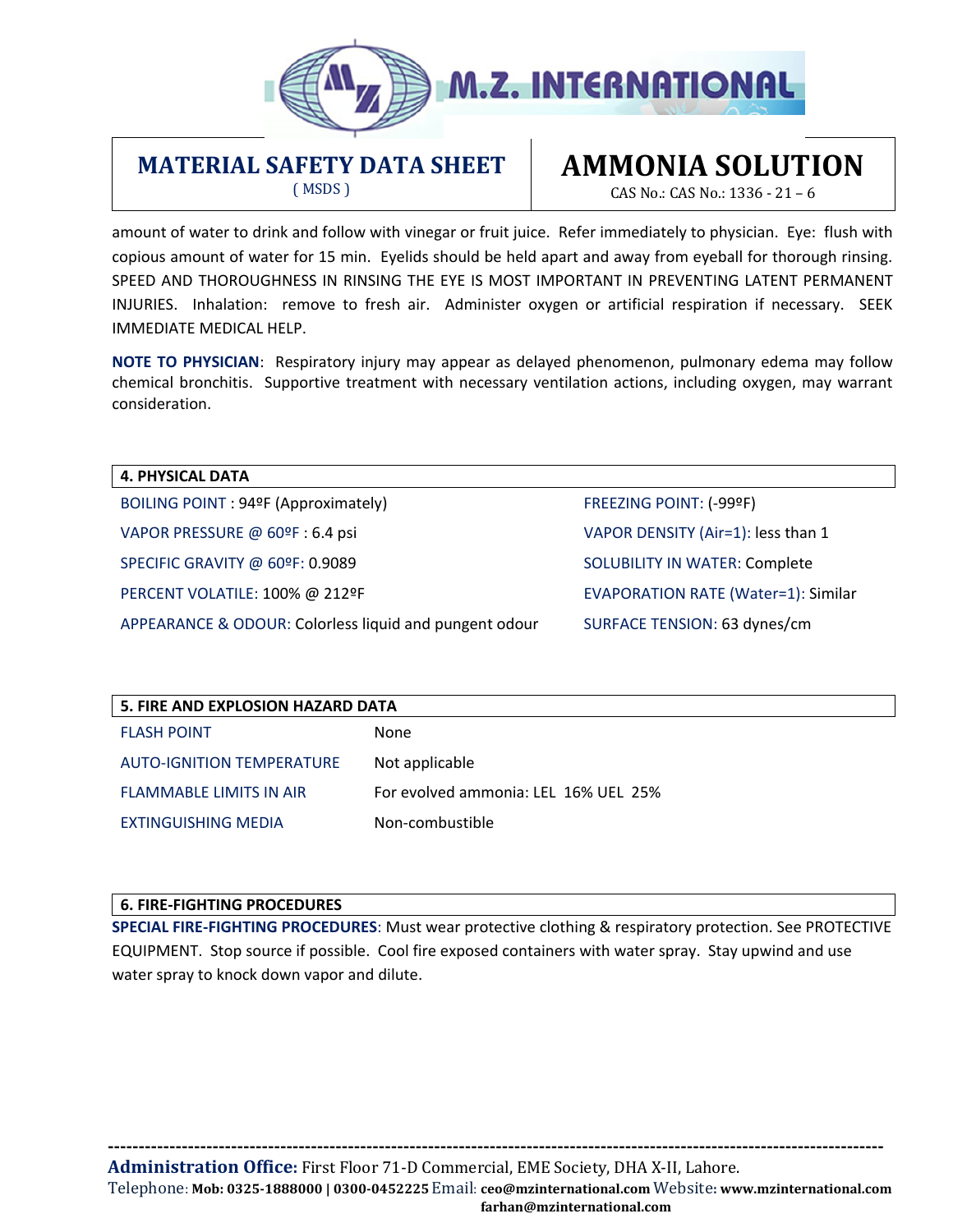

### **MATERIAL SAFETY DATA SHEET**

( MSDS )

## **AMMONIA SOLUTION**

CAS No.: CAS No.: 1336 - 21 – 6

#### **7. FIRE AND EXPLOSION HAZARDS**

**UNUSUAL FIRE AND EXPLOSION HAZARDS**: Not generally a fire hazard, if relief valves are inoperative, heatexposed storage containers may become explosion hazards. Ammonia contact with chemicals such as mercury, chlorine, iodine, bromine, silver oxide, or hypochlorites can form explosive compounds. Special hazards with chlorine to form choramine gas, also a primary skin irritant and sensitizer. Combustion may form toxic nitrogen oxides.

#### **8. STABILITY & CHEMICAL REACTIVITY**

Stable at room temperature. Ammonia will react exothermically with Acids and Water.

#### **9. CONDITIONS TO AVOID**

Avoid mixing with sulfuric acid or other strong mineral acids. Avoid mixing with hypochlorites (chlorine bleach) or other halogens and sodium hydroxide. Avoid contact with galvanized surfaces, copper, brass, bronze, aluminium alloys, mercury, gold, silver, and strong oxidizers. Avoid heating.

#### **10. HAZARDOUS DECOMPOSITION PRODUCTS**

Ammonia decomposes to Hydrogen and Nitrogen gases above 450o C (842oF) in the presence of a catalyst.

#### **11. SPILL OR LEAK PROCEDURES**

**STEPS TO BE TAKEN:** Wear respiratory protection and protective clothing (see PROTECTIVE EQUIPMENT). Stop source if possible. Stay upwind and use water spray which will absorb the evolved gas. Dilute with large amounts of water. Contain spill by diking.

**WASTE DISPOSAL:** Listed as hazardous substance under CWA (40 CFR 1164.40 cfe 117.3 Reportable Quantity Category C. 1000 lbs / 454kg). Comply with all regulations. Suitably diluted product may be disposed of on agricultural land as fertilizer. Keep spill from entering streams or lakes.

**------------------------------------------------------------------------------------------------------------------------------** 

**Administration Office:** First Floor 71-D [Commercial, EME Society,](mailto:mail@mysoreammonia.com) DHA X-II, Lahore.

Telephone: **Mob: 0325-1888000 | 0300-0452225** Email: **ceo@mzinternational.com** Website**: www.mzinternational.com farhan@mzinternational.com**